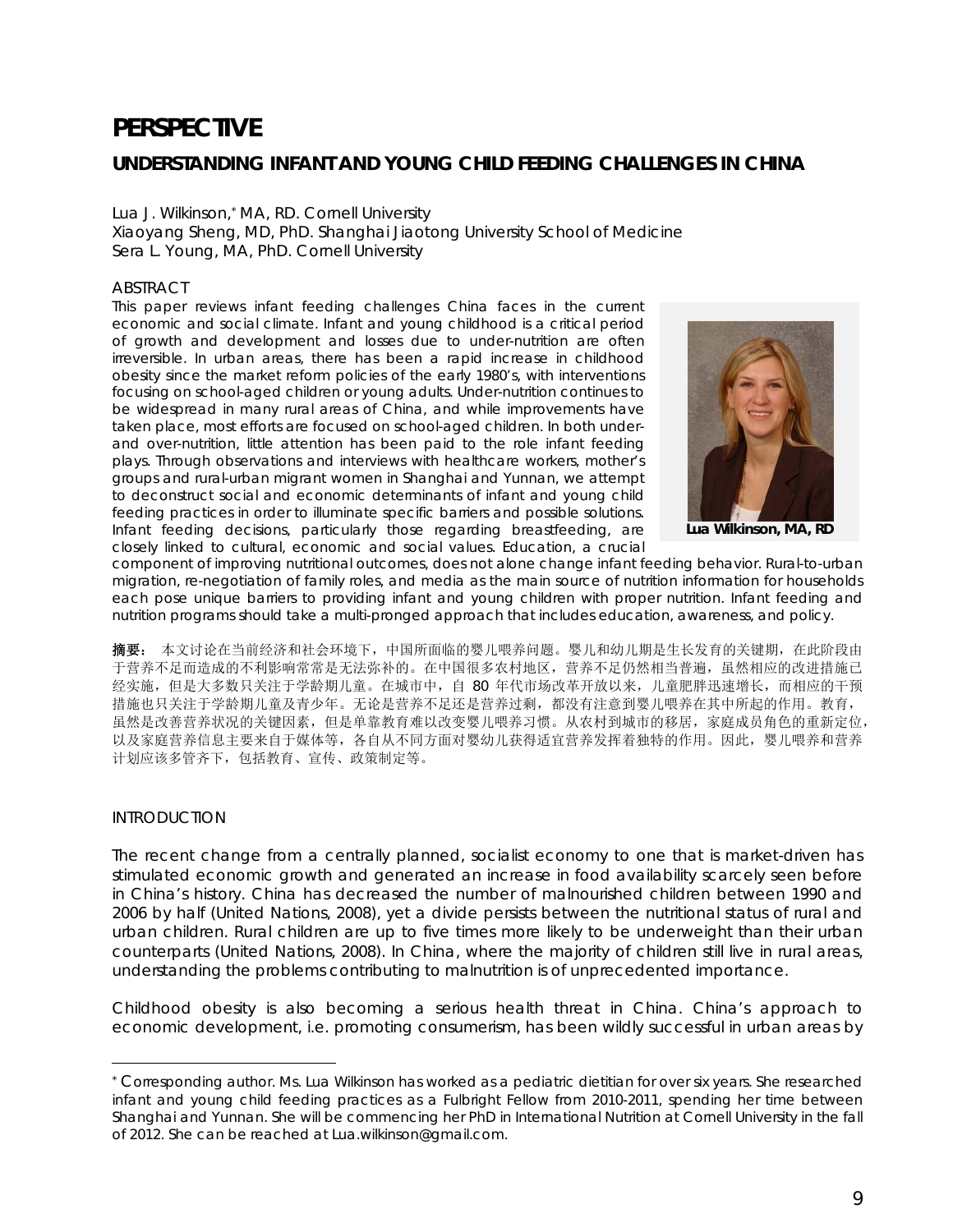improving access to capital, healthcare, education and expanding the labor market. By focusing on consumption to alleviate poverty and malnutrition, however, China now faces a rise in obesity and morbidity from non-communicable diseases such as congestive heart failure, chronic kidney disease and type-2 diabetes (Gong, et al., 2012).

Before the problems of both under- and over-nutrition can be fully assessed, they must be contextualized into China's rapidly changing social and economic climate. For example, family planning policies are causing a re-adjustment of family roles, especially where breastfeeding is concerned. Consumer culture is driving an obesity epidemic in urban areas where choice and individuality are increasingly valued. Current infant feeding messages may not resonate with current issues families face, such as migration, consumerism, and emphasis on individuality. As more and more mothers migrate to larger Chinese cities for employment, their children's caretaking, including infant feeding, is left in the hands of other family members such as grandparents. Little research has been done to understand how infant feeding decisions are made in this context.

Therefore, our purpose is to explore rural and urban perceptions of infant and young child feeding (IYCF) knowledge and behaviors, including education of healthcare workers and socio-cultural barriers to optimal infant feeding practices. We endeavor to make sense of China's IYCF and nutrition challenges so that policy makers can begin to assess existing infant feeding practices and implement appropriate interventions. We begin this perspective with an overview of breastfeeding and infant nutrition, and move on to discuss childhood obesity, the use of infant formula and the one-child policy in urban China. We then outline issues in rural China, including maternal migration and the community health worker. We present trends in infant feeding between rural and urban China differently in order to highlight relevant differences between the two areas. Observations are included at the end of both sections to illuminate how individual, household, community, and national experiences are shaped in Chinese healthcare settings. We end with a discussion on the role of nutrition education and community participation in order to improve health outcomes.

## **METHODS**

The bulk of the research on which this perspective is based comes from 14 months the lead author (LW) spent in China from August 2010-October 2011 collaborating with Xiaoyang Sheng and her team at the Shanghai Jiaotong University School of Medicine. The focus of this research was to explore IYCF practices in Shanghai and Xichou, Yunnan using the socio-ecological framework (McLeroy, Bibeau, Steckler, & Glanz, 1988; Stokols, 1996). Specifically, we looked at individual factors such as maternal identity in rapidly changing family and socio-economic systems, familylevel factors involving decision-making between family members, and structural factors related to media advertising of formula and healthcare practices and policies.

Interviews with healthcare workers, mother's groups, migrant women and nutrition researchers were conducted in order to gain an understanding of IYCF. Relevant experiences include shadowing SJTU medical students on an IYCF study at the Kongjiang Community Health Clinic in Shanghai, collaborating with community advocates at La Leche League for breastfeeding education, and observing a randomized control trial, evaluating meat as a complementary food to breastfed infants, in rural Yunnan. Because of their exposure doing nutritional research in many provinces across China, medical students and community health workers were invaluable sources of information. They understood many problems in the healthcare system, including the different needs of rural and urban areas. The ability to triangulate our findings with local cultural and medical authorities, as well as scientific literature, provided us with a deeper insight of complex questions surrounding infant feeding perceptions and practices.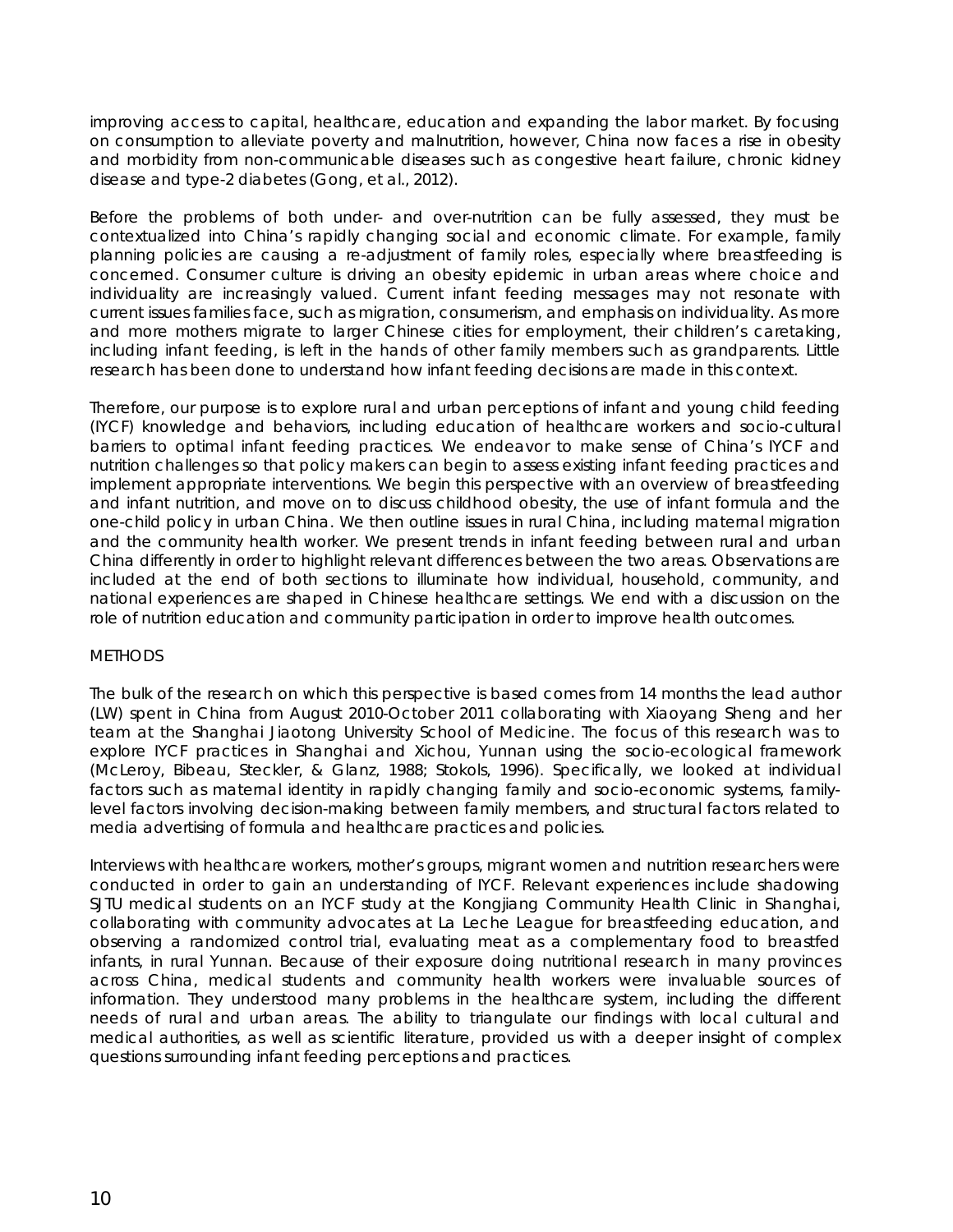#### BACKGROUND

#### *Breastfeeding and Infant Nutrition*

Breastfeeding exclusively for the first six months promotes ideal infant growth patterns, has maternal, infant, and societal benefits, and remains the number one preventative measure to reduce infant mortality world-wide (Agency for Healthcare Research Quality, 2007). Infant and young child feeding practices have a direct effect on the nutritional status, growth and development of children less than two years of age (World Health Organization, 2008). Chief among IYCF practices that can have an effect on a child's growth and development is breastfeeding. Exclusive breastfeeding, defined as no liquids or solids other than breast milk, for six months continues to be strongly recommended by the Chinese Pediatric Society. Despite efforts such as the "Breast-feeding Friendly Hospital Initiative to promote exclusive breastfeeding for infants until six months (Gottschang, 2007), rates of "exclusively breastfed" infants in China continue to decline from 78% at 4 months in 1996 down to 45.3% in 2002, with large differences between regions, ranging from a low of 22.4% of exclusive breastfeeding through 4 months in Chongqing to a high of 76.3% at 4 months in Chengde (Xu, Qiu, Binns, & Liu, 2009). In short, women and their families often choose a "mixed-feeding" regimen, providing both breast milk and infant formula.

The many reasons for the societal switch from exclusive breastfeeding through 6 months to mixed feeding are multi-factorial and include families having inadequate household resources to support a mother staying with her child, the effects of the media on influencing public opinion on breastfeeding, and a lack of policy and educational programs directed toward the public (Gottschang, 2007; Guldan, 2000). Families often display an inadequate understanding of the nutritional value of breast milk, and report that infant formula is superior for an infant's growth and development (Jiang, et al., 2012; Wilkinson, 2011).

There are many reasons the decline in exclusive breastfeeding is concerning. First, it can be immediately deleterious to an infant's health. Contaminated water may be used to mix formula, parents or other caregivers may dilute formula to save money, and families may use inappropriate breast milk alternatives that do not meet the child's nutritional needs, such as cow milk or rice porridge (Li, Li, Ali, & Ushijima, 2003). If the child has an allergic reaction or does not tolerate infant formula, there are few appropriate alternatives if the mother's milk supply has already diminished or ceased completely. Perhaps most concerning to Chinese parents, however, are the recent "milk scandals" surrounding infant formula products. In 2008, a total of 296,000 children fell ill and 4 infants died from contaminated milk powder used for infant formula (BBC News, 2010). Contaminants have been found in infant milk powder in China as recently as June 2012, where a top selling brand recalled 6-months worth of formula tainted with mercury (Hornby & Lee, 2012).

Longer-term concerns include the protective role that exclusive breastfeeding plays against obesity. There are strong correlations between bottle-feeding and obesity in children, including among children in China (Liu, et al., 2009). Infant formula may be obesogenic for multiple reasons, including promoting prolonged bottle use (Gooze, Anderson, & Whitaker, 2011), inappropriate programming of leptin receptors (Singhal, et al., 2002), increased insulin response from formula (Lucas, et al., 1980), and the inability of formula-fed infants to self-regulate their intake as effectively as breastfed infants (Dewey, Heinig, Nommsen, Peerson, & Lonnerdal, 1993).

#### URBAN CHINA

Market reforms during the late 1970's and early 1980's have revolutionized life in urban China, creating improved standards of living for millions with an emphasis on consumption to promote economic growth. At the same time, family planning policies have changed family dynamics, with single-children attended to by multiple family members. Known as "Little Emperors" (French & Crabbe, 2010), these children often garner the exclusive attention of their parents and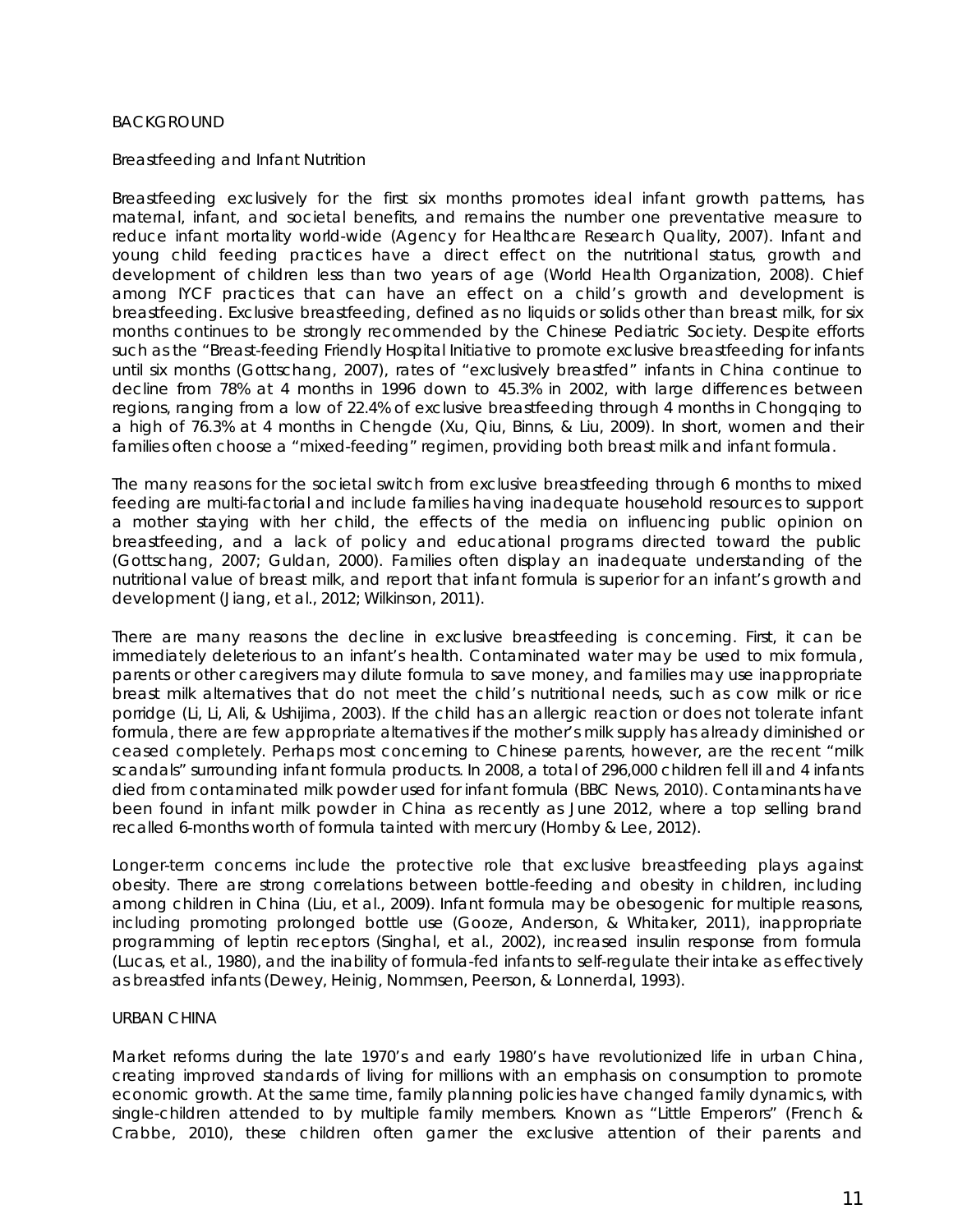grandparents. Together, economic demands and the one-child policy have affected IYCF practices and outcomes, including increased dependence on infant formula, perceptions of overweight infants as "healthy", and changing caregiver-infant feeding behaviors.

# *Trends in Infant Feeding*

**Obesity** 

Almost unheard of prior to market reforms thirty years ago, rates of childhood obesity in Shanghai are now up to 13.25% (Luo, Shen, & Tu, 2004), and incidence of type 2 diabetes has tripled among school-aged children (French & Crabbe, 2010). Discussions centered around infant feeding and its effect on obesity are especially salient as rapid weight gain in infancy is positively correlated with obesity later in life (Monteiro & Victora, 2005).

Use of Infant Formula

Economic demands of life in urban China require that many new mothers retain employment after birth, which may interfere with exclusive breastfeeding. As women continue working through their child's infancy, infant formula becomes an attractive option for busy, working mothers. At the same time, infant formula companies continue to increase spending on artificial infant feeding research as well as ad campaigns in China. Nestlé, for example, paid \$11.85 billion U.S. dollars to acquire Pfizer's baby food market in China in early 2012 (Jones & Mao, 2012), and Mead Johnson boasted a 12% increase in net income, led by China and Hong Kong (The Associated Press, 2012).

• Perceptions of Overweight Infants

Positive attitudes towards overweight and "chubby" babies continue to be pervasive throughout Chinese society, where overweight children are featured in advertisements and television shows (French & Crabbe, 2010) and may be perceived as the healthy growth pattern for infants and children. Indeed, many parents in China perceive their children being underweight when they are normal or normal when they are overweight (von Deneen, Wei, Tian, & Liu, 2011). Due to past years of famine and poverty, having an overweight infant may be seen as a sign of prosperity. Due to beliefs of the nutritional superiority of infant formula, a woman who wishes to exclusively breastfeed may be discouraged if her child is not growing "normally" according to her perceptions (Jiang, et al., 2012). In these cases, caregivers often add formula to promote perceived ideals of growth.

• Complementary Foods

Delaying complementary foods until 6 months shows a protective effect against obesity (Schack-Nielsen, Sorensen, Mortensen, & Michaelsen, 2010). Grandparents often become the caregiver of choice when both parents are working, are most likely the ones who initiate complementary foods. As primary caregiver, grandparents set the stage for feeding behaviors once the mother returns to work. As is typical in Chinese culture, these first foods include rice porridge (粥), egg yolks, but may quickly turn to higher calorie sweets or "junk" foods. Later, praise and affection is oftentimes given through snacks, food "treats", fast-food and pocket-money (French & Crabbe, 2010).

# *Observations*

Kongjiang Community Health Center is situated in a typical middle-class neighborhood in Shanghai, where observations of SJTU medical students conducting an infant feeding study were made during the winter/spring of 2011 (Ma, et al., In press 2012). Infant feeding questionnaires were administered orally to caregivers (either grandparents, parents, or nannies) about breastfeeding duration, bottle-feeding, and introduction of complementary foods. In addition, counseling was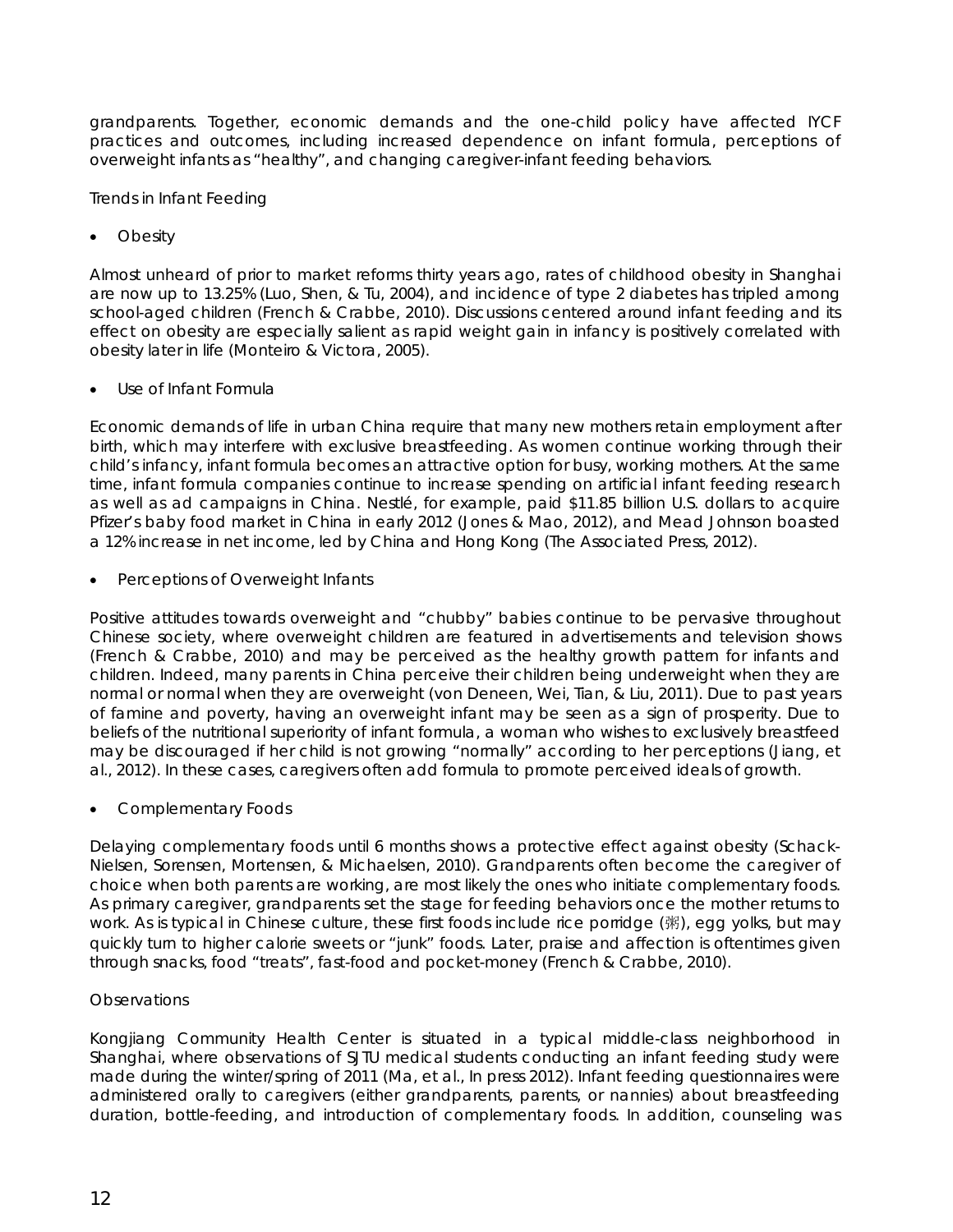provided to caregivers on proper IYCF techniques. Multiple family members would often accompany single infants, each of whom was actively engaged in asking questions, caring for the child, and interacting with clinicians. The average adult to infant ratio was between 3-4 adults to every child. Posters promoting formula were prominently displayed on the clinic walls, and a glass cabinet showcased "proper" infant feeding techniques, which included introducing complementary foods at 1-2 months.

Consistent with findings elsewhere (Jiang, et al., 2012), caregivers at the Kongjiang Community Health Center were concerned with the child being underweight when they were normal. Few caregivers were concerned with their child being overweight even as the prevalence of overweight and obese infants was high at almost 33% at 12 months, the majority of which were already obese at 6 months (Ma, et al., In press 2012).

Infant formula advertisements were seen throughout clinic walls, tolerated by clinicians who understood that women had to be away from their infants for large stretches of the day when working, or that grandparents and other family members wanted to take part in feeding the newborn. Education materials in the display case also recommended adding foods at as young as 1 month. Whether explicitly counseled by the clinic's practitioners or not, the message from the display is that breast milk is not enough.

Clinicians and medical students showed a clear understanding of the dichotomy between infant feeding messages from health organizations (exclusive breastfeeding until 6 months is recommended, then continuing to breastfeeding with the addition of complementary foods until two years) and practice (mixed-feeding with infant formula and premature addition of complementary foods). Breastfeeding discussions regarding the nutritional superiority of breast milk often became less relevant than concerns regarding work, family opinion, and insufficient milk supply. These messages, coupled with the display case and posters on the walls promoting infant formula, illustrate ways in which this particular clinic does not promote 6 months of exclusive breastfeeding.

La Leche League (LLL), an international organization that supports breastfeeding through motherto-mother support, has formed groups in Shanghai and Beijing. In China, mothers as well as fathers, grandparents and nannies attend meetings. Run exclusively by volunteers, the meetings take place in a semi-formal lecture format, with families socializing casually with each other before and after. Certified Lactation Consultants and physicians were available for specific questions in Shanghai, which were answered to the group. In this way, family members have the opportunity to ask questions freely and obtain answers from healthcare professionals.

This environment was much more attuned to the needs of new mothers and families for a number of reasons. First, families are free to mingle with each other and exchange advice on how to optimize breastfeeding outcomes while a competent healthcare professional gently guides new mothers through difficulties. Barriers could be discussed with professionals or other families, and myths are quickly dispelled. Infant feeding education in a community setting such as LLL is much more suited to the new socio-economic environment where collective "parenting" of mothers, fathers, and grandparents is reality.

## RURAL CHINA

The economic and social status of rural Chinese has greatly improved over the last thirty years. Compared to urban Chinese, however, those living in rural areas overall have unequal access to food, healthcare, and resources (Wang, Wang, & Kang, 2005). While malnutrition in infancy and early childhood is closely linked to poverty in rural areas, inappropriate infant feeding and care, limited access to health services, and inaccurate health and nutrition information also contribute.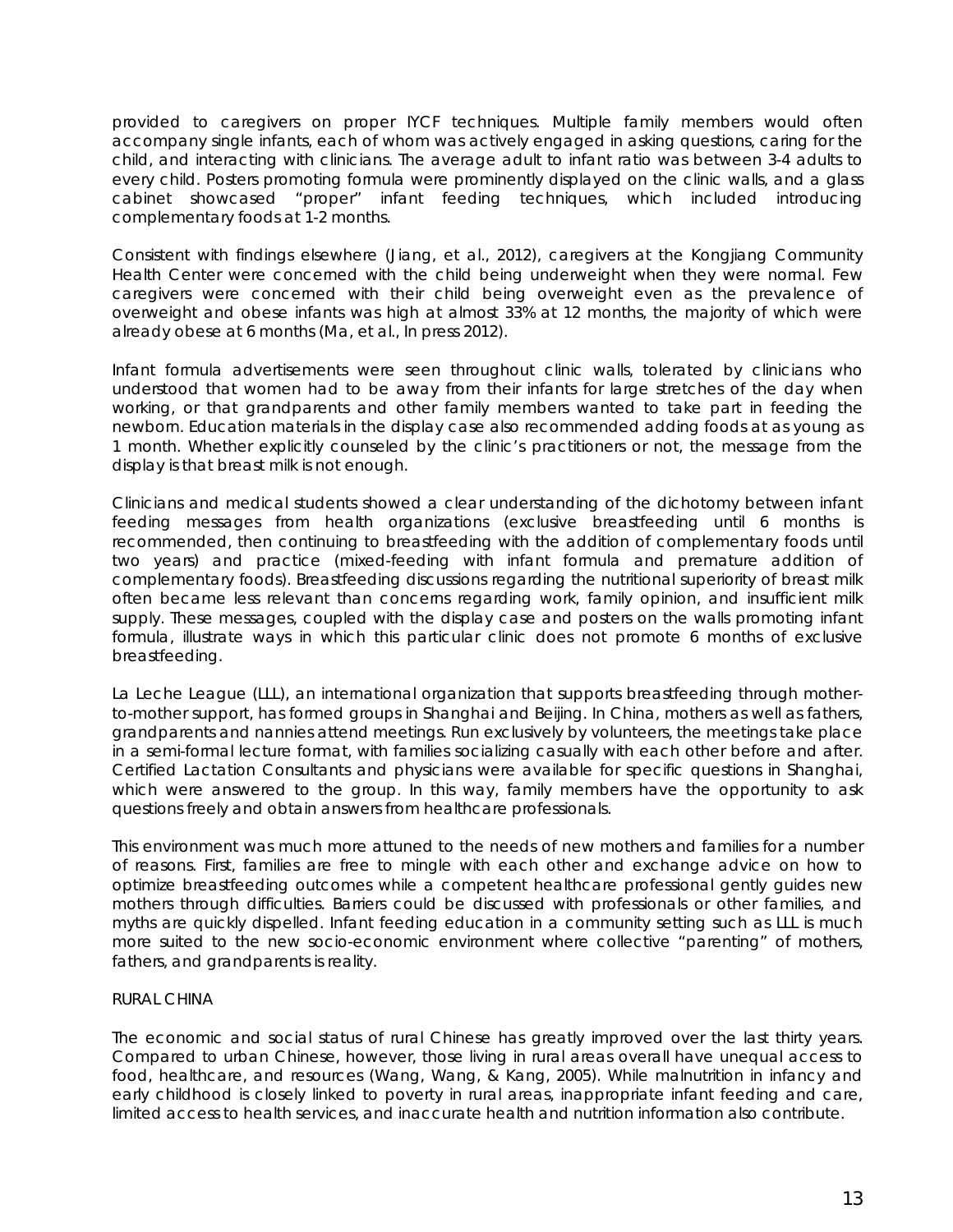Poverty alleviation and improving the quality of rural life in China will no doubt help improve nutritional status of rural infants, but an examination of China's urban obesity epidemic suggests that appropriate policies addressing other issues related to nutrition education are needed as well. Treating malnutrition with consumption leads to obesity.

# *Trends in Infant Feeding*

# • Breastfeeding

Historically in China, breastfeeding was commonplace in rural areas up through twelve months and later (Shen, Habicht, & Chang, 1996). Recent trends show while breastfeeding rates remain high (98.22%), a smaller number of infants are exclusively breastfed (24.36%). These rates are much lower compared to urban areas (52%), due to early introduction of complementary foods (Wang, et al., 2005).Those who are exclusively breastfed show lower rates of pneumonia and diarrhea, leading to better growth and development.

If the mother is unable to breastfeed, there is often little for her infant in terms of breast milk alternative support. This is especially true after the 2008 Sanlu Milk Powder scandal, where families in China have become extremely cautious about what brand of infant formula they feed their children (Seror, Amar, Braz, & Rouzier, 2010). This has had a positive effect on breastfeeding rates overall in China, but poses a special challenge to rural mothers. Caregivers will often buy foreign brand formulas in urban areas to avoid domestic tainted formula; this tends to be prohibitively expensive for rural families, who often have no choice but to buy domestic formula.

• Complementary Feeding

Very little is currently known about complementary feeding practices in rural China or what drives weaning behavior (Guldan, et al., 2000). Protein intake in infants is most likely insufficient because of a lack of health knowledge, and rural people may be more influenced by traditional feeding practices than nutritional recommendations from clinicians. The extent of caregiver's knowledge has not been systematically studied.

• Maternal Migration

Due to urban growth and development, rural Chinese are migrating to urban areas in order to find better financial opportunities. According to China's State Council, there are now over 221 million Chinese migrants, representing over 17% of China's total population (Wang, 2011). Women of childbearing years represent more than one-third of these workers. Pregnant women will many times deliver their child in their natal township and return to work in the city post-partum in order to provide needed income to their family. Children and infants of migrant women are often left behind in their natal village with grandparents as caregivers when the mother migrates. Estimates put these "left-behind children" at 58 million (Stack, 2010).

While statistics show that overall breastfeeding rates in rural areas are high, infant feeding patterns and preferences of migrant women have not been studied.

• Community Health Workers

China's rural healthcare system is comprised of government run village clinics, township health centers, and county hospitals run by doctors and nurses who are mainly educated through a junior college or secondary school programs (Meng, Yuan, Jing, & Zhang, 2009). Training programs typically take two years, but may be more or less depending on the needs and resources of the community (Anand, et al., 2008). Responsibilities range from providing vaccinations to HIV prevention strategies.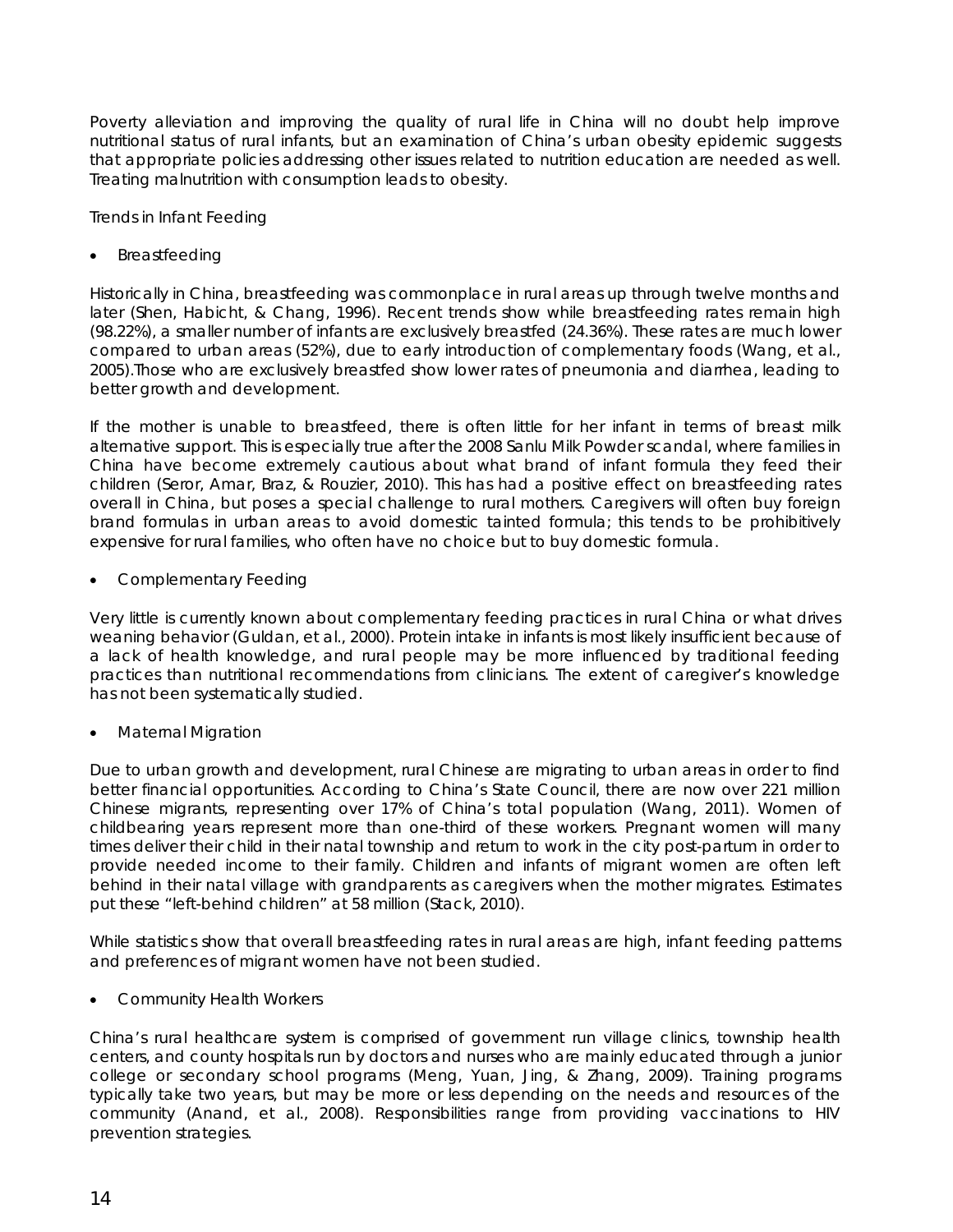Community health workers are often extremely effective as health educators in rural areas as they have an intimate understanding of how traditional beliefs can be incorporated into nutrition and health education. Successful intervention studies based on community based participation, led by community health workers, (Israel, Eng, Schulz, Parker, & Satcher, 2005) have been effective in reducing the prevalence and incidence of infant malnutrition among certain minority populations in rural areas of China (Y. Li, et al., 2007). These programs have taken into account traditional and cultural beliefs of individual women and families, and have coupled them with participation at the community level. The role of the community health worker in IYCF programs in rural China warrants further investigation, as there is promising evidence that this cadre can help nutrition and growth outcomes to be successful (Zhang, Shi, Wang, & Wang, 2009).

## *Observations*

Xichou is a rural community in southern Yunnan province, where two authors (LW and XS) worked with a team of physicians at the Xichou Women and Children's Preventative Hospital. Throughout discussions on IYCF, poverty and inadequate education were the two most frequently mentioned reasons for undernutrition among children in rural areas. When asked about major nutrition challenges in rural areas, many turned directly to economic policy. "It is more important to influence economic policy so [rural people] can buy a refrigerator for meat", explained one urban medical student who had spent time in Xichou. Many parents must migrate to an urban area to find economic opportunities in order to alleviate poverty. A young mother expressed financial hardship by explaining how she had to make the painful choice of leaving her child in the village while she moved to the city to make money for her aging parents, whose farm was unable to support a family in the current economic environment.

One young woman we spoke with had to leave her son when he was two-months old as her husband was from a different rural area than she, neither of them sharing a hukou, China's household registration system. An individual's hukou determines many social services, including insurance, childcare, and education. Her parents were taking care of her son, and she expressed concern about having to give him domestic infant formula because of the "milk scandal".

Structural barriers such as these pose challenging difficulties for migrant women to be with their infants. In order to promote successful programs, these women will need additional support to translate the desire to breastfeed with the ability for her to be with her baby.

Along with attention being paid to structural barriers, multiple physicians and community health workers also noted nutrition education as an important component of improving the health of rural Chinese infants. According to the Department Head of Pediatrics at the Xichou Women and Children's Preventative Hospital, Xichou has between 225-270 community healthcare workers to serve a population of 200,000. Interviews revealed perceptions of community health workers being too busy with other tasks to bother with infant feeding education. Grandparents and individuals reported low level of understanding of child appropriate foods (foods high in iron, zinc, or protein), but according to both rural physicians and urban medical students working in rural areas, community healthcare workers also knew very little in terms of IYCF nutrition. This has been reported elsewhere in the literature (Wang, et al., 2005).

#### THE ROLE OF INFANT FEEDING EDUCATION

In the changing landscape of an increasingly mobile society, designing nutrition education programs that are easily translatable from urban to rural areas is essential. As the disease burden shifts from communicable to non-communicable, healthcare policies that promote better IYCF practices must be implemented across economic regions.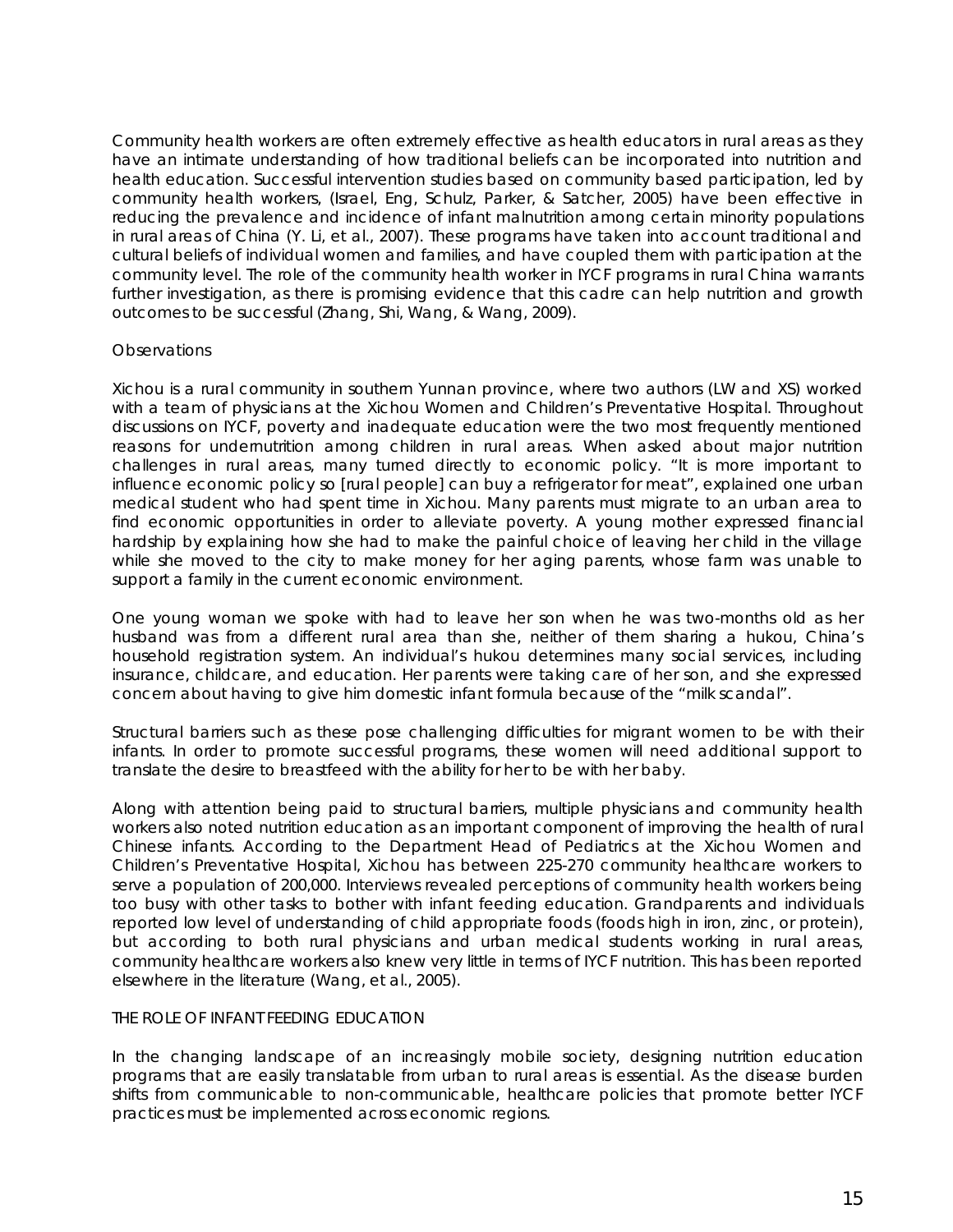With China's family planning policy, nearly all mothers are inexperienced with infant feeding and rely heavily on advice from close relatives or media sources such as the internet and advertisements. New mothers in China are influenced more by family members than healthcare workers in IYCF practices (Zhang, et al., 2009), yet perinatal information regarding breastfeeding is rarely directed at entire families. If healthcare workers are able to reach out to the whole family for breastfeeding education, however, breastfeeding is likely to be more successful (Hector, King, Webb, & Heywood, 2005; Jiang, et al., 2012; Wilkinson, 2011).

Accurate, unbiased information regarding appropriate breastfeeding practices is difficult to find in the new consumer-driven economic system (Gottschang, 2007). Formula companies have opportunities to capitalize on low public understanding of optimal infant nutrition and may provide inaccurate or inadequate information to healthcare practitioners who have been charged with public health education. Providing proper IYCF training to healthcare workers, who can then be trained to educate mothers and their families, should be a priority of policy-makers and healthcare professionals.

| Level      | <b>Urban</b>                              | <b>Rural</b>                          |
|------------|-------------------------------------------|---------------------------------------|
| Individual | Mother returning to work                  | Migration                             |
|            | Perceived inadequate milk production      | <b>Traditional beliefs</b>            |
| Household  | Desirability of overweight infants        | Economic hardship                     |
|            | One-child policy causing restructuring of | Migration                             |
|            | family roles                              | Grandparents as primary caregivers    |
|            |                                           | Lack of knowledge                     |
| Community  | Consumer culture driving formula use      | Poorly trained<br>community<br>health |
|            |                                           | workers                               |
| National   | Corporate advertising                     | Corporate advertising                 |
|            | Absence of IYCF                           | Economic inequality                   |
|            | counseling                                |                                       |

#### **Table 1. Barriers to optimal infant and young child feeding**

## **CONCLUSION**

Exclusive breastfeeding through 6 months, and continued breastfeeding with the addition of complementary foods until two years thereafter, continues to be recommended for all infants in China. Due to the current economic and social situation, however, women and families often lack appropriate support for the success of exclusive breastfeeding. On one hand, clinicians and families understand that breastfeeding is the preferred method to infant feeding. On the other, issues such as migration, economic stability, the one-child policy, and cultural perceptions of healthy infants reduce exclusive breastfeeding.

As China moves towards an urban, consumer-based society, childhood obesity rates rise, and influencing factors of under- and over-nutrition are continually affected by fluid changes in economic, political, social and technological systems. In rural areas, barriers include the separation of parents from their child, a decline in breastfeeding rates, and low-level understanding of ageappropriate foods. In urban areas we also observe a decline in breastfeeding rates, although there we see a rise in childhood obesity and an increase in morbidity from non-communicable disease.

Costs from health problems associated with obesity promise to be massive due to rising demand for healthcare (French & Crabbe, 2010). Lifestyle habits and choices that may lead to obesity are much easier to shape from early childhood. Obesity programs for adults tend to be costly and have poor outcomes.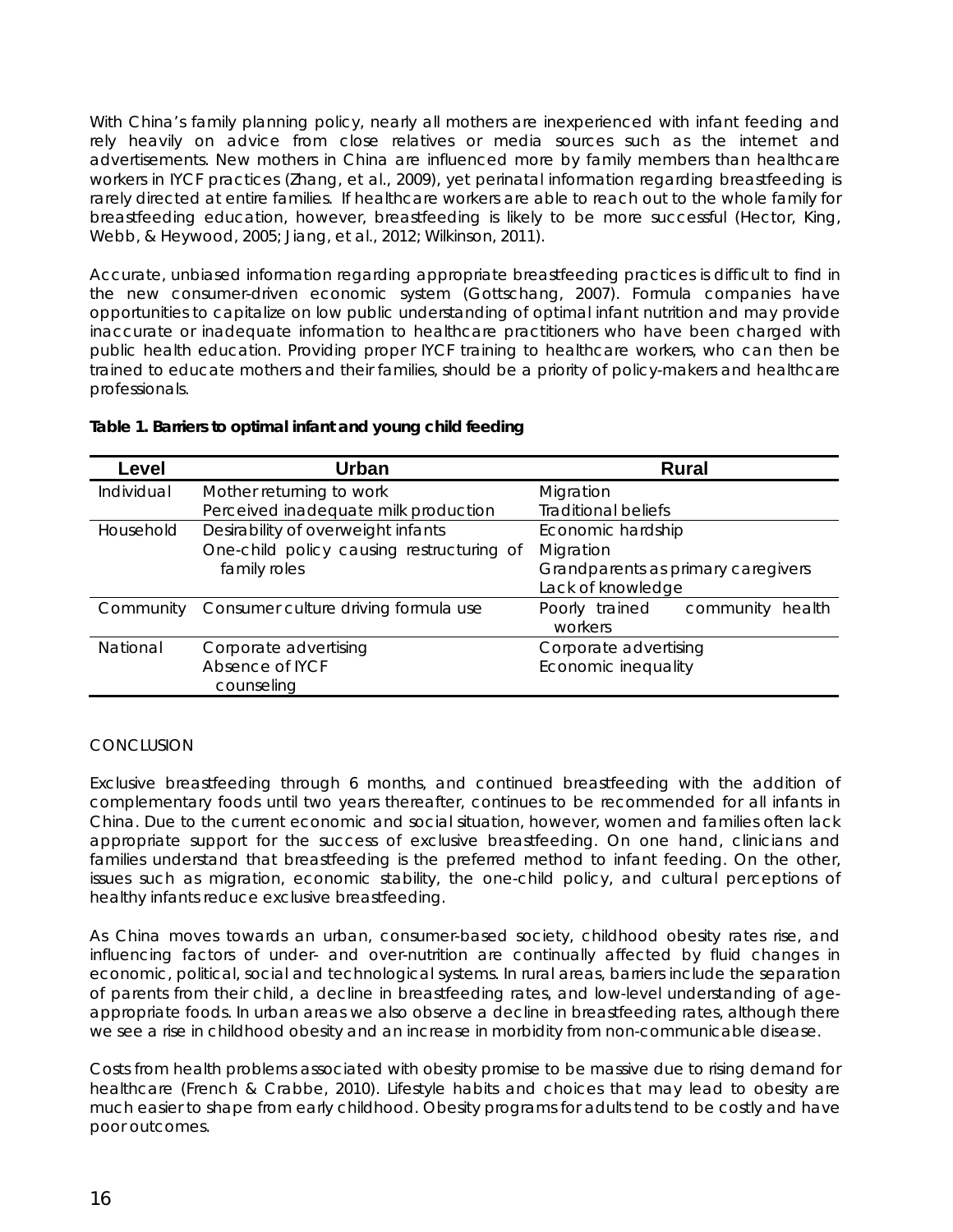Up to 600,000 deaths could be avoided each year if exclusive breastfeeding and appropriate weaning practices were utilized worldwide. Societal costs of undernutrition include hospitalizations and loss of future income due to cognitive difficulties. Breastfeeding promotion remains the single most cost-effective intervention to decrease child mortality (Jones, et al., 2003).

Policy-makers should focus on reforms that promote more appropriate infant-feeding practices that span geographic and economic regions, including cultivating nutrition-training programs, breastfeeding promotion that welcomes family participation, and limiting infant formula advertisement.

Community participatory techniques have been successfully piloted in rural China and should be utilized wherever feasible. In Beijing and Shanghai, La Leche League utilizes community participation in order to promote breastfeeding, and comparable programs would likely succeed in rural areas, headed by a trained community healthcare worker. This is an extremely costeffective way to improve outcomes associated with infant feeding practices in China.

In summary, revising IYCF programs to acknowledge barriers such as migration, household resources, and the effects of the media and advertisements in shaping public opinions must be addressed before successful breastfeeding policies and programs can be created. We suggest that along with enhancing nutrition education of community health workers, larger issues of family dynamics and community participation must be investigated further. Infant feeding programs can be an incredibly cost-effective lever for improving population health, and can and should be seized to help China fully realize its potential.

# Key Points

- Optimal infant feeding is critical for the health of a nation, and can reduce both over- and under-nutrition
- In urban China, major barriers to optimal infant nutrition include re-negotiating the role of the working mother, the desirability of overweight infants, the one-child policy causing a restructuring of family roles, and a consumer culture driving formula advertisement and use
- In rural China, major barriers to optimal infant nutrition include rural-to-urban migration, grandparents as the primary caregivers, a lack of knowledge, poorly trained community health workers, and economic inequality
- Solutions to optimize IYCF practices include taking a community-based participatory approach to infant feeding education, including the entire family in infant feeding discussions, and limiting infant formula marketing.

## Acknowledgements

The authors would like to acknowledge pediatricians Dr's Tian-jiang Jiang (蒋天江) and Qiong Li (李 琼) from the Xichou Women and Children's Preventative Hospital, Dr. Nancy Krebs from the University of Colorado Health Sciences Center, and Shanghai Jiaotong University medical students Jing-qiu Ma (马静秋), Yanqi Hu (胡燕琪), Jinrong Liu (刘金荣).

## **REFERENCES**

Agency for Healthcare Research Quality (2007). Breastfeeding and Maternal and Infant Health Outcomes in Developed Countries. Boston: Tufts-New England Medical Center.

Anand, S., Fan, V. Y., Zhang, J., Zhang, L., Ke, Y., Dong, Z., et al. (2008). China's human resources for health: quantity, quality, and distribution. The Lancet, 372(9651), 1774-1781.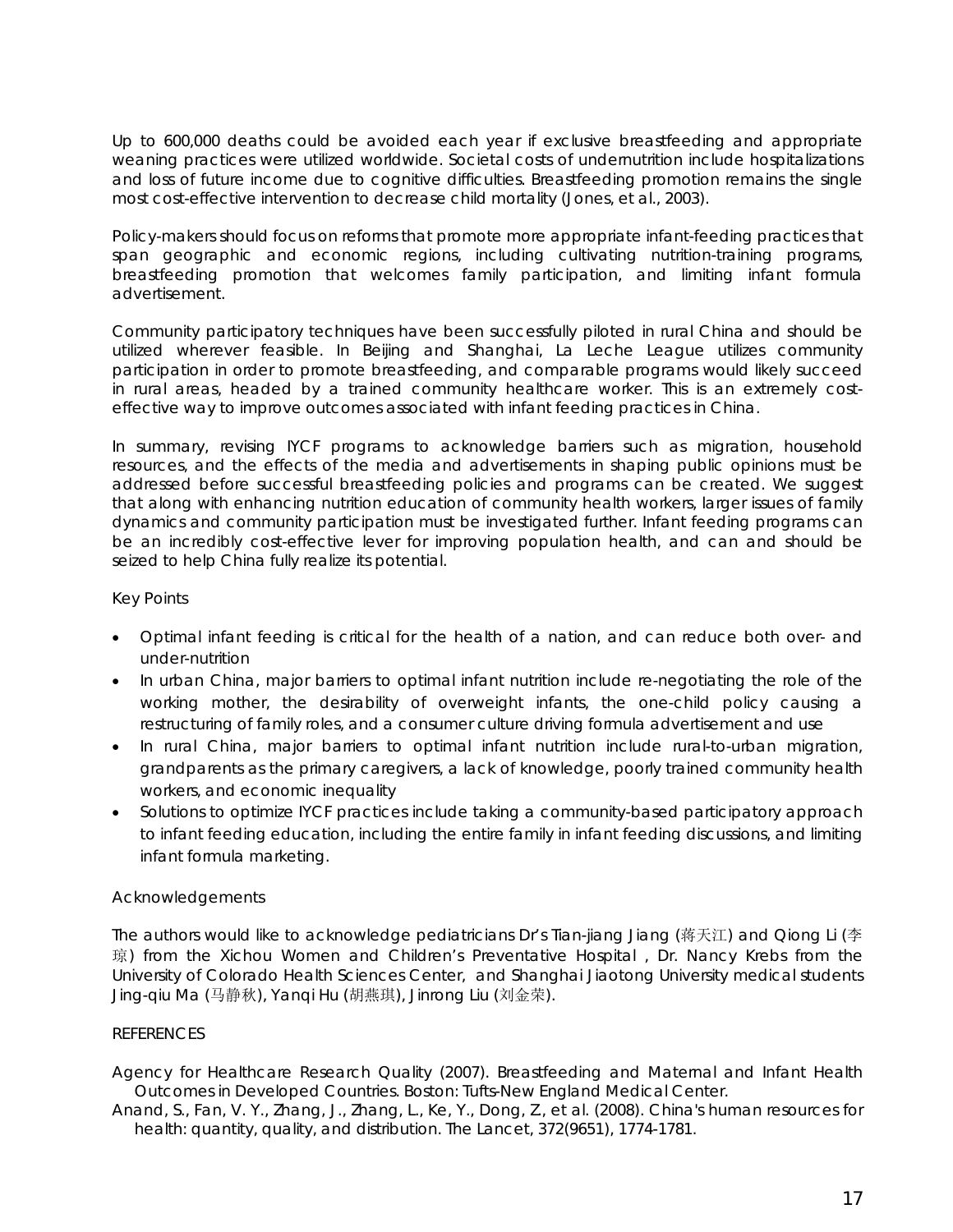BBC News (2010). Timeline: China milk scandal, from http://news.bbc.co.uk/2/hi/7720404.stm

- Dewey, K. G., Heinig, M. J., Nommsen, L. A., Peerson, J. M., & Lonnerdal, B. (1993). Breast-fed infants are leaner than formula-fed infants at 1 y of age: the DARLING study. Am J Clin Nutr, 57(2), 140- 145.
- French, P., & Crabbe, M. (2010). Fat China: How expanding wastlines are changing a nation. New York City: Anthem Press.
- Gong, P., Liang, S., Carlton, E. J., Jiang, Q., Wu, J., Wang, L., et al. (2012). Urbanisation and health in China. The Lancet, 379(9818), 843-852.
- Gooze, R., Anderson, S., & Whitaker, R. (2011). Prolonged bottle use and obesity at 5.5 years of age in US children. The Journal Of Pediatrics, 159, 431-436.
- Gottschang, S. Z. (2007). Maternal Bodies, Breast-Feeding, and Consumer Desire in Urban China. Medical Anthropology Quarterly, 21(1), 64-80.
- Guldan, G. S. (2000). Paradoxes of Plenty: China's Infant-and Child-Feeding Transition. In J. Jing (Ed.), Feeding China's Little Emperors. Stanford: Stanford University Press.
- Guldan, G. S., Fan, H.-C., Ma, X., Ni, Z.-Z., Xiang, X., & Tang, M.-Z. (2000). Culturally Appropriate Nutrition Education Improves Infant Feeding and Growth in Rural Sichuan, China. The Journal of Nutrition, 130, 1204-1211.
- Hector, D., King, L., Webb, K., & Heywood, P. (2005). Factors affecting breastfeeding practices. Applying a conceptual framework. New South Wales Public Health Bulletin, 16(4), 52-55.
- Hornby, L., & Lee, J. L. (2012). Safety scandals give foreign dairies a boost in China. Reuters, from http://www.chicagotribune.com/news/sns-rt-us-china-dairy-foreignbre85h0m7- 20120618,0,7776928.story
- Israel, B., Eng, E., Schulz, A., Parker, E., & Satcher, D. (Eds.). (2005). Methods in Community-Based Participatory Research for Health. San Francisco: Jossey-Bass Publishers.
- Jiang, H., Li, M., Yang, D., Wen, L. M., Hunter, C., He, G., et al. (2012). Awareness, Intention, and Needs Regarding Breastfeeding: Findings from First-Time Mothers in Shanghai, China. Breastfeeding Medicine, 0(0).
- Jones, D., & Mao, S. (2012, April 24). China's moms key to Nestle baby milk deal. Reuters, from http://www.reuters.com/article/2012/04/24/us-nestle-babymilk-idUSBRE83N0PD20120424
- Jones, G., Steketee, R. W., Black, R. E., Bhutta, Z. A., Morris, S. S., & the Bellagio Child Survival Study Group (2003). How many child deaths can we prevent this year? The Lancet, 362, 65-71.
- Li, L., Li, S., Ali, M., & Ushijima, H. (2003). Feeding practice of infants and their correlates in urban areas of Beijing, China. Pediatrics International, 45, 400-406.
- Li, Y., Hotta, M., Shi, A., Li, Z., Yin, J., Go, G., et al. (2007). Malnutrition improvement for infants under 18 months old of Dai minority in Luxi, China. Pediatrics International, 49, 273-279.
- Liu, W., Yang, F., Liu, D., Yang, S., Mao, M., Yang, H., et al. (2009). Effects of different feeding types on the physical growth of infants. Sichuan Da Xue Xue Bao Yi Xue Ban, 40(3), 548-550.
- Lucas, A., Blackburn, A. M., Aynsley-Green, A., Sarson, D. L., Adrian, T. E., & Bloom, S. R. (1980). Breast vs Bottle: Endocrine responses are different with formula feeding. The Lancet, 315(8181), 1267- 1269.
- Luo, F. H., Shen, S. X., & Tu, Y. Z. (2004). The prevalence of obesity in Shanghai children and adolescents aged 6-18 years. Chinese Journal of Diabetes, 2004年6期.
- Ma, J.-Q., Zhou, L.-l., Hu, Y.-q., Liu, J.-R., Liu, S.-S., Zhang, J., et al. (In press 2012). Feeding and growth of normal birthweight infants during the first year of life in Shanghai. Early Human Development.
- McLeroy, K., Bibeau, D., Steckler, A., & Glanz, K. (1988). An ecological perspective on health promotion programs. Health Education Quarterly, 15(4), 351-377.
- Meng, Q., Yuan, J., Jing, L., & Zhang, J. (2009). Mobility of primary health care workers in China. Human Resources for Health, 7(24).
- Monteiro, P. O., & Victora, C. G. (2005). Rapid growth in infancy and childhood and obesity in later life--a systematic review. Obes Rev, 6(2), 143-154.
- Schack-Nielsen, L., Sorensen, T., Mortensen, E. L., & Michaelsen, K. F. (2010). Late introduction of complementary feeding, rather than duration of breastfeeding, may protect against adult overweight. Am J Clin Nutr, 91(3), 619-627.